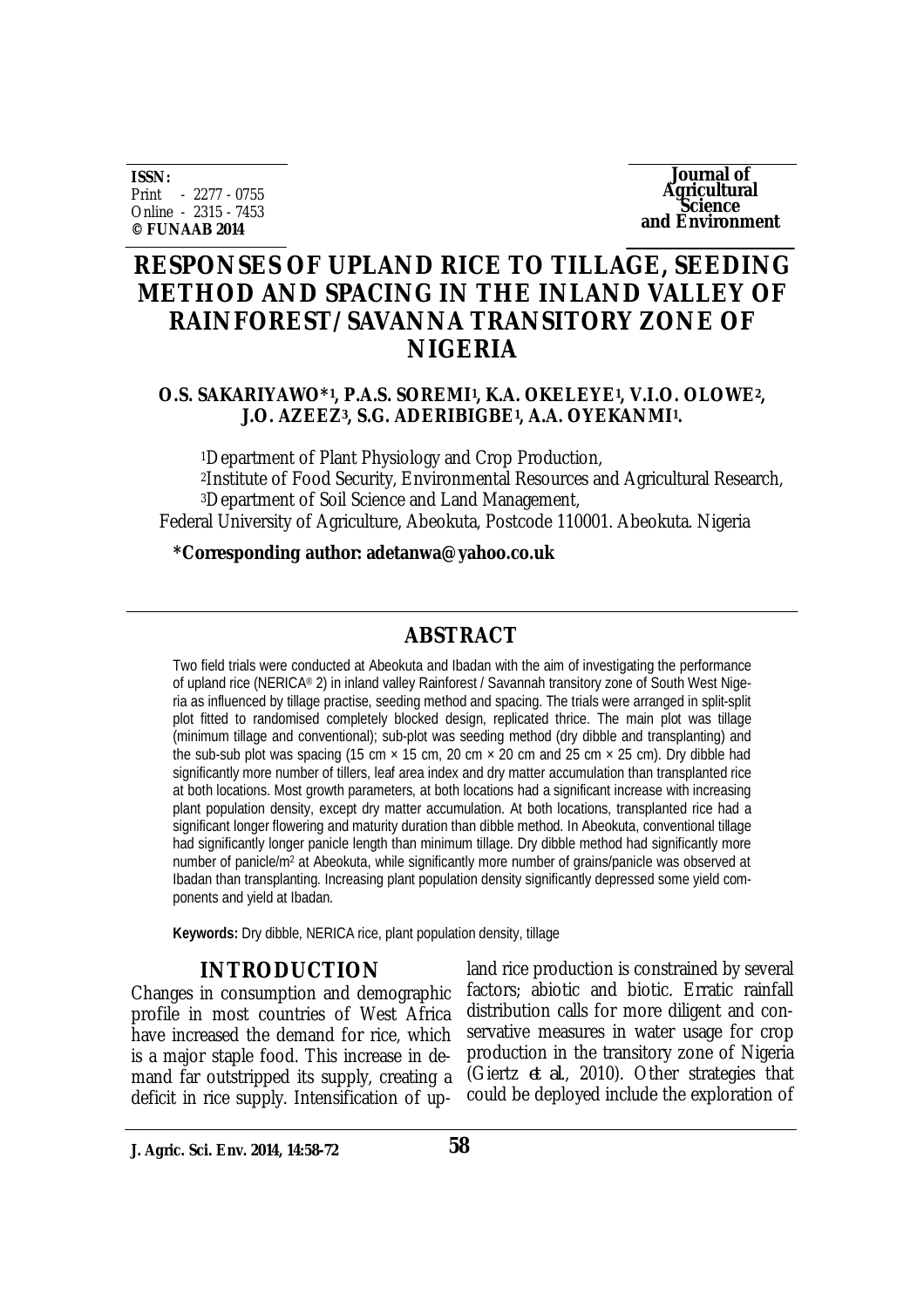inland valley (Windmeiger and Andriesse, 1993). This ecological niche had been reported to be rich in mineral nutrients (Ogban and Babalola, 2003) and residual moisture (Giertz, 2004) that could sustain intensive upland rice production in a sustainable manner.

One major management practise that could compromise water conservation is transplanting of rice (Gupta *et al*., 2006). It is one of the methods of establishing rice on the field. This technique is faced with lots of challenges; costs of labour (Pandey and Velasco, 2002) and longer cropping duration when compared with direct seeding method. Direct seeding is gaining prominence in most parts of rice cultivation regions because of its efficient water use by the rice and early cropping duration (Farooq *et al*., 2006; Bouman and Tuong, 2001). Despite its advantages, weed infestation (Rao *et al*., 2007), panicle sterility (Farooq *et al*., 2009) and reduced nutrient availability (Gao *et al*., 2006) for growth and development had remained serious constraints for its adoption by farmers. It had also been reported that comparatively the yield of direct seeded rice is lesser than that of transplanted rice, depending on management practise adopted (Mitchell *et al*., 2004). Sink size of rice is determined by the number of tillers and panicle per meter square. Number of tillers per meter square is determined by environmental (light intensity and temperature), metabolic (carbohydrate metabolism) (Yoshida 1973) and physiological (number of tillers/hill, number of hill/m2, tiller rates and tillering duration) factors (Min *et al*., 2011). Direct seeded rice had been implicated in reduced leaf nitrogen concentration and enzymes responsible for nitrogen metabolism compared with transplanted rice (Min *et al*., 2011). Nitrogen

plays a significant role in Rubisco activity, a rate limiting enzyme in carbon assimilation, which would have been implicated in the reduced yield experienced by directed seeded rice. Other factors suggested include number of spikelet/ panicle and panicle length that was reported to be shorter in directed seed rice due mainly to poor nutritional status encountered (Min *et al*., 2011). However, direct seeded rice is reported to positively affect panicle/m<sup>2</sup> and number of hills/m<sup>2</sup> (Min *et al*., 2011).

Ameliorative measures towards increasing the numbers of tillers/m<sup>2</sup> thus ensuring more sink size could be through increasing plant population density. Increasing it could increase assimilatory surface of direct seeded rice for the interception of radiant energy, but beyond optimum level could have negative consequence, since there is the possibility for competition for resources, especially light and nutrient. Soil physico-chemical properties in the inland valley could be altered though the usage of appropriate tillage practise. Puddling remains conventional tillage practise in the inland valley. Percolation loss is minimised with saturated soil profile. One major advantage of such a practise is the inhibition of weed growth (Sahid and Hussain, 1995) encountered mostly in direct seeded rice plant and the changes in nutrients status (phosphorus, iron and other micronutrients) (Wade *et al*., 1998) to sustain spikelet/panicle. Reduced oxygen in the rhizosphere would engender reduced oxidation of ammonium, thus mitigating against leaching and eventual nitrogen availability (Kirk *et al*., 1994). Little information is available in the literature concerning the effect of these management practices in concert on the performances of upland rice in the inland valley.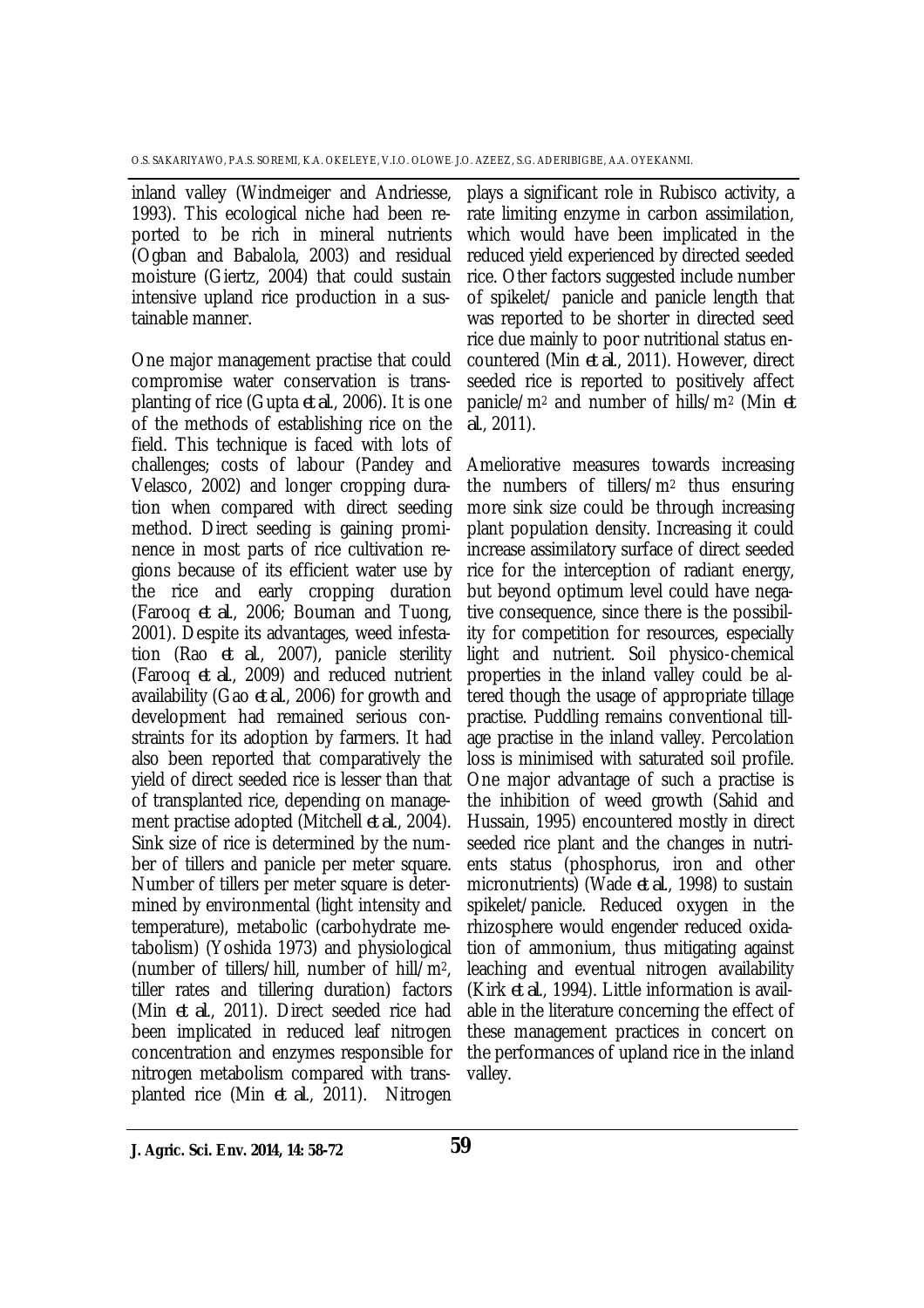The objective of this study was to investigate agronomic responses of upland rice cultivated in the inland valley to tillage practises, seeding method and spacing.

### **MATERIALS AND METHODS** *Characterisation of location and experimental sites*

Two field trials were carried out at two locations; rain-fed inland valley of the Federal University of Agriculture, Abeokuta (FUNAAB), Alabata Road (latitude 7<sup>0</sup> 15' N and longitude  $3^{\circ}$  25' E; and altitude 76 m above sea level), Ogun state, Nigeria and paddy F 14 plot at the research farm of the Africa Rice Centre, Ibadan station (latitude 7<sup>0</sup> 30' N and longitude 30 54' E), International Institute of Tropical Agriculture (IITA), Oyo road, Ibadan, Oyo State, Nigeria. The cropping history of the site indicated that at FU-NAAB, Inland valley was previously cultivated to lowland rice, while at F14, Ibadan the site was left fallow for a duration of five years before the commencement of the field trial. Total monthly rainfall range at Abeokuta during the cropping season of 2011 was 349.5 mm (July) – no rainfall (December and January of 2011 and 2012). The mean temperature ranged between 29.2 0C (March and April) – 24.5  $\degree$ C (July). During the cropping season at Ibadan, total monthly rainfall ranged between 314.9 mm (August) – no rainfall (December, January of 2011 and 2012). The mean temperature range was  $28.8$  °C (March, 2011) – 24.5 0C (August, 2011).

The textural class of the site was determined using the USDA textural triangle. Soil particle size distribution was determined using the hydrometer method (Bouyoucus, 1962). The pH was determined (in 1: 1 soil: water) using a pH meter (glass electrode) (Mclean, 1982). The organic content of the samples was determined using

wet – oxidation method. Walkey-Black Method, modify by Allison (1965). Total Nitrogen was determined using modified micro Kjeldahl digestion technique (Jackson, 1962). Available phosphorus was determined using Bray-1 (Olsen and Dean, 1965) and determined colorimetrically using the method of Murphy and Riley (1962). Exchangeable bases were extracted with Normal Ammonium acetate (1N NH<sup>4</sup> OA) buffered at pH7.  $Na<sup>+</sup>$ , K<sup>+</sup> in the extract were determined by flame photometry while  $Ca^{2+}$  and  $Mg^{2+}$  were determined using Atomic Absorption Spectrophotometer (AAS). Total Acidity was determined using KCl as the extracting medium and the  $(H<sup>+</sup> + Al)$  was determined. Cation Exchange Capacity (CEC) was determined by the summation of Total Exchange Bases (TEB) and Total Acidity (TA). Preplanting soil analysis in Abeokuta indicated that the pH of the soil was close to neutral (6.95), soil organic matter was 5.88 %, with 0.25 % (total nitrogen) and 10.76 ppm (available phosphorus). The textural class of soil in Abeokuta was sandy loamy. Preplanting soil pH at Ibadan was neutral (7.05). It consisted of 6.67% of organic matter, 0.29 % total nitrogen and 18.1 ppm of available phosphorus. The textual class is the same as that of Abeokuta (sandy loamy).

### *Design and treatment combinations*

The design for the field trials was randomised complete block design (RCBD) in split – split plot arrangement with three replicates in 2011/ 2012 cropping season. NERICA® 2, an upland variety with maturity range of between < 90 – 100 days was planted in inland valley, in Abeokuta and Ibadan simultaneously. The main plot of the trial was 33.5  $m \times 26.5$  m consisted of tillage practises (minimum tillage and conventional tillage). The sub-plot size measured 13.5 m  $\times$  13 m consisted of seeding methods (dry direct

**J. Agric. Sci. Env. 2014, 14: 58-72 60**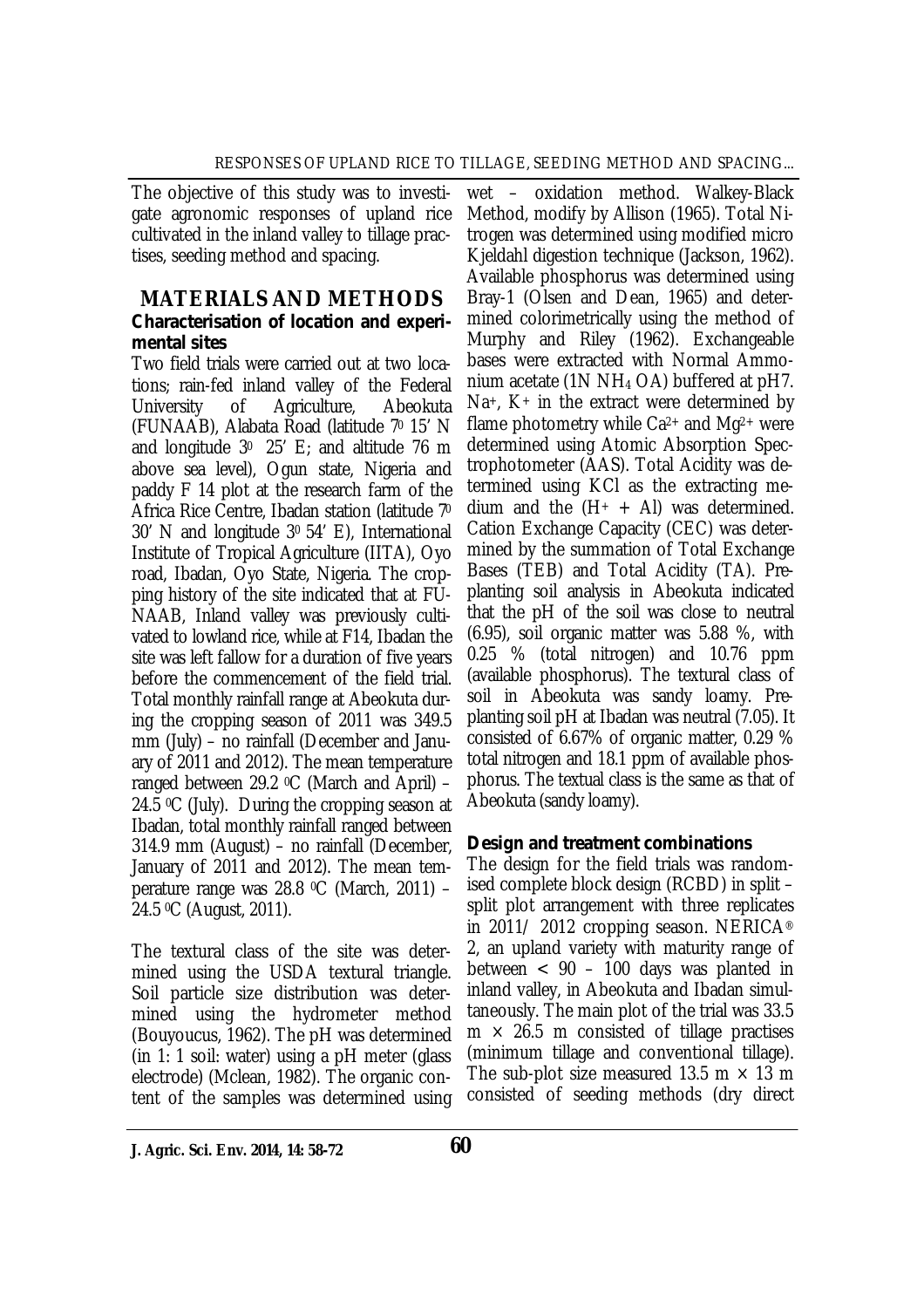seeding and transplanting), the sub-sub plot was 5 m  $\times$  4 m (20 m<sup>2</sup>) consisted of spacing (15 cm x 15 cm, 20 cm  $\times$  20 cm and 25 cm  $\times$  25 cm). The net plot size was 4 m  $\times$  3m (12 m2). Minimum tillage was imposed by turning of the soil manually (hand hoe), while conventional tillage was conducted by turning (hand hoe) and pulverising the soil into slurry (feet and hand) repeatedly (simulation of seedbed preparation by resource poor farmers). Residue of preceding crops (soybean and lowland rice) were chopped after harvest into about 10 cm lengths and returning into soil surface and left for two weeks before planting upland rice.

#### *Cultural operations*

The trials were established on 27th September 2011 at Abeokuta and 5th October 2011 at Ibadan. A dry bed nursery was established at the beginning of each rice cycle near the field. The size of the bed was 1 m  $\times$  5 m. The top soil was softened and watered. To ensure uniformity in seedling ages, rice seeds (in nursery) were sown on the date of seeding the dry direct seeded on the field and watered regularly for 3 weeks after which they were transplanted. For the direct seeded upland, three to four seeds were sown and thinned to two seedlings per stand two weeks after sowing, while two 3 weeks old seedlings were transplanted for the transplanted treatment.

Weed was managed chemically with the usage of herbicide; Riceforce® (a selective preemergence herbicide) with oxidiaxon as active ingredient at 0.25 kg ha-1 was applied on the day of sowing the direct seeded at the rate of 3 kg a.i. per hectare while OrizoPlus® (360 g of propanil and 200 g of 2, 4 -D acid a.i./litre), a selective postemergence herbicide was applied at the average recommended rate of 10 kg a.i. per

hectare at 18 DAT. Rouging of subsequent weeds and off-type rice varieties were undertaken manually during the life cycle of the rice.

### *Sampling and data collection*

From a depth of 0-20 cm on the experimental site, thirty (30) composite soil samples were taken randomly with the use of soil auger for pre-planting soil analysis to determine their physico-chemical properties. Collected soil sample was air-dried before analysis. Ten vigorous plants per plot were randomly chosen and tagged with red rope four weeks after planting for the collection of nondestructive parameters, while plants on the border row were harvested periodically to determine destructive parameters.

The following agronomic parameters were taken at vegetative stage (49 DAP and 28 DAT for dry dibble and transplanted rice, respectively), reproductive stage (77 DAP and 56 DAT for dry dibble and transplanted rice, respectively), and maturity stage (105 DAP and 84 DAT for dry dibble and transplanted rice, respectively) except for the yield component and yield which were determined after harvest. Vegetative (Emergence count, stand count, plant height, number of tillers per hill, leaf area, leaf area index and dry matter accumulation) and reproductive growth parameters (number of panicle per metre square, panicle length, panicle weight, grains per panicle and 1000 grain weight), development parameters (days-to-50 % flowering and days-to-95 % physiological maturity) and grain yield were determined. One metre square quadrant was used 2 – 3 days before harvesting to determine number of panicles per square metre. Leaf area was determined as described by Gomez (1972), at mid tillering phase, 50 % flowering and at harvest in which the leaf area of the main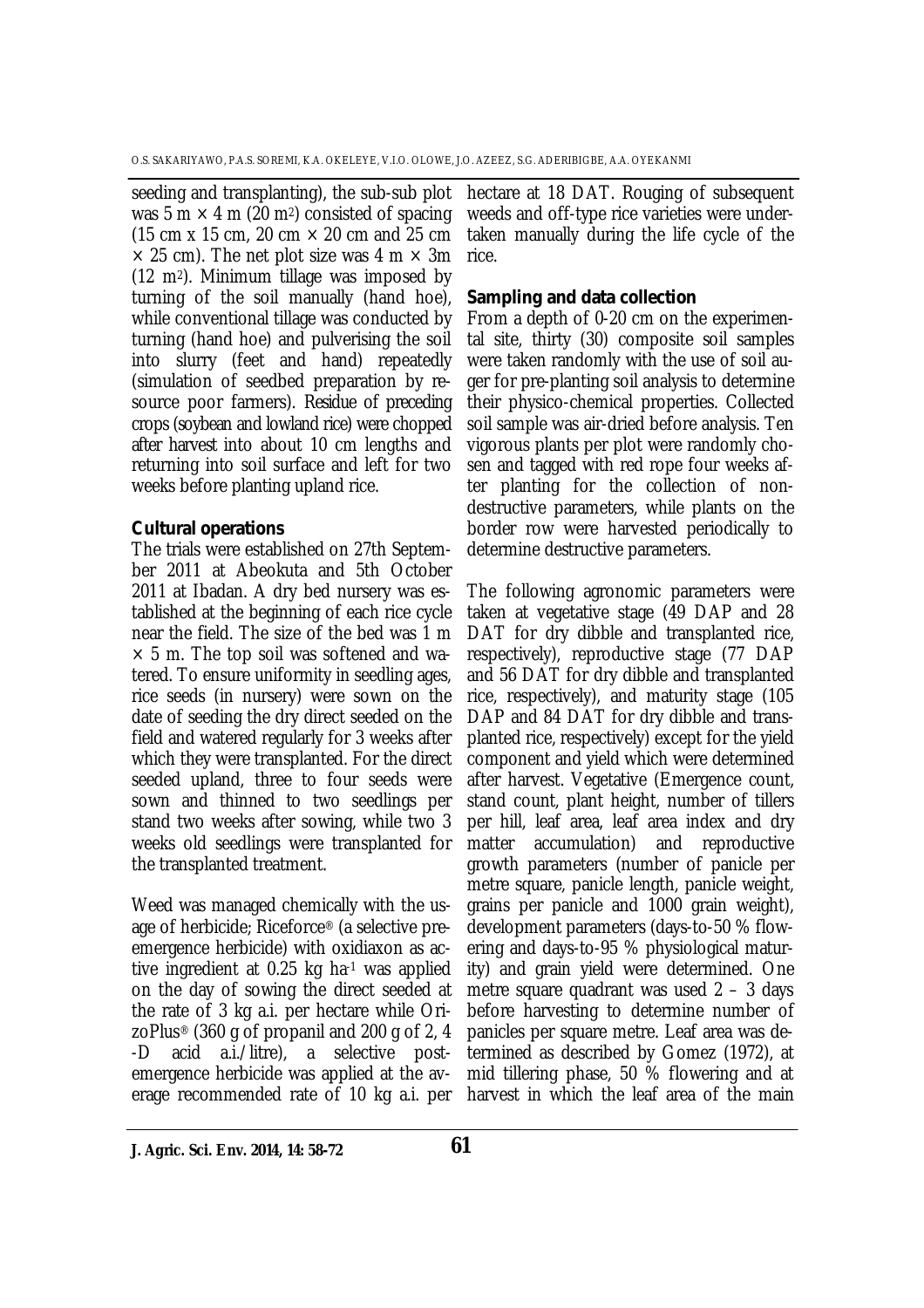culms (i.e. length  $\times$  breadth) was multiplied by number of tillers per hill and by a factor of 0.67. Leaf area index was obtained by dividing leaf area per hill by area supporting the plants in a hill. Dry matter was determined from sampled hills from the gross plot from the ground level, oven dried at 70 <sup>0</sup>C to a constant weight at mid-tillering, 50 % flowering and maturity. Other parameters were determined following the standard procedure.

### *Statistical analysis*

Data collected were subjected to analysis of variance (ANOVA), mixed model at 5 % probability level. Significant means were separated using Least Significant Difference (LSD) value. The statistical package used was GENSTAT 12th Edition. All analyses were tested for the violation of ANOVA assumption prior to analysis. Discrete data collected were transformed using square root and the transformed data were used for statistical test.

### **RESULTS**

#### *Effect of tillage, seeding method and spacing on growth parameters of upland rice at both locations*

Tillage had no significant effect (*P* > 0.05) on all the vegetative growth parameters examined except on the number of tillers at reproductive stage (Table 1) in Abeokuta. It was observed that conventional tillage had significantly higher numbers of tillers (19.39) than number of tiller (18.56) under

minimum tillage at reproductive stage of development. Vegetative growth parameters were all significantly ( $P < 0.05$ ) affected by seeding method except leaf area and leaf index at vegetative stage of development. Stand count at establishment, hill count and plant height at all stages of growth indicated that transplanted plant had significantly higher values compared to dry dibble rice plant. However, it was observed that significantly higher values were observed for dry dibble rice compared to transplanted types for leaf area, leaf area index and shoot dry matter accumulation at all stages of crop development. Significant (*P* < 0.05) effect of spacing was observed for hill count. Increasing plant population density resulted in significant increase in hill count. Similar pattern was observed on leaf area index at all stages of growth. Conversely, it was observed that leaf area at maturity and accumulation of shoot dry matter at reproductive stage of development had significant depression with increasing plant population density. Significant interaction tillage  $\times$  spacing was observed on hill count, while significant interaction of tillage  $\times$  seeding method  $\times$  spacing was observed on plant height at reproductive stage of development. Similar interaction was observed on leaf area and leaf area index at vegetative stages. However, at reproductive stage leaf area had significant seeding method  $\times$  spacing interaction. At vegetative stage, accumulation of dry matter in the shoot had significant interaction of tillage  $\times$ seeding method.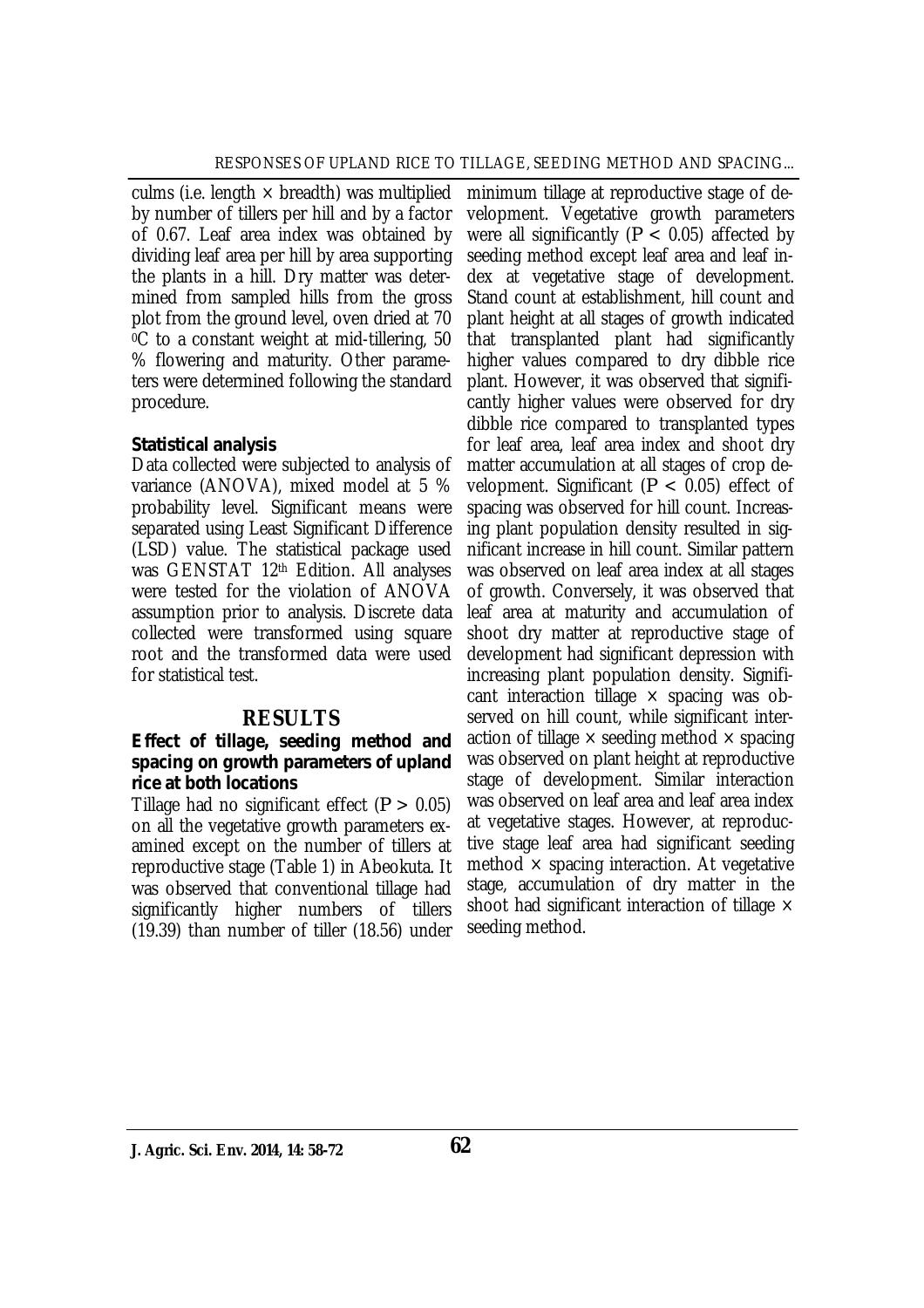| Table 1: Effects of tillage, seed                                                                                                                                                                                                                                                                                                     |           | during the late season | Plant | in the inland valley at Abeokuta in 2011<br>Height (cm |       |     | Leaf Area (cm2) |       |                | Leaf Area Index |      |                | ing method and spacing on vegetative growth parameters of upland rice (NERICA®<br>Number of tillers |           |                   | Aboveground     | 2<br>ΔŊ               |
|---------------------------------------------------------------------------------------------------------------------------------------------------------------------------------------------------------------------------------------------------------------------------------------------------------------------------------------|-----------|------------------------|-------|--------------------------------------------------------|-------|-----|-----------------|-------|----------------|-----------------|------|----------------|-----------------------------------------------------------------------------------------------------|-----------|-------------------|-----------------|-----------------------|
| Treatments                                                                                                                                                                                                                                                                                                                            | (%)<br>СC | Count<br>퉆             | Veg   | Repr                                                   | Mat   | Veg | Repr            | Mat   | Veg            | Repr            | Mat  | Veg            | Repr                                                                                                | Nat       | weight (g)<br>Veg | Repr            | Mat                   |
| Tillage                                                                                                                                                                                                                                                                                                                               |           |                        |       |                                                        |       |     |                 |       |                |                 |      |                |                                                                                                     |           |                   |                 |                       |
| Minimum                                                                                                                                                                                                                                                                                                                               | 42.02     | 500.6                  | 37.28 | 46.84                                                  | 95.11 | 337 | 944             | 1096  | 0.92           | 2.67            | 2.98 | $\approx$      | 18.56                                                                                               | $\delta$  | 3.83              | 6.37            | 11.67                 |
| Conventional                                                                                                                                                                                                                                                                                                                          | 43.11     | 510.5                  | 38.62 | 49.70                                                  | 94.83 | 351 | 1015            | 936   | 1.02           | 2.78            | 2.62 | Ξ              | 19.39                                                                                               | 27        | 3.75              | 6.52            | 12.29                 |
| LSD (0.05)                                                                                                                                                                                                                                                                                                                            | ξ         | ΓŚ                     | ξ     | ξ                                                      | ξ     | rs  | ξ               | ξ     | ξ              | ξ               | ξ    | Έ              | 0.83                                                                                                | Έ         | Σů                | ξ               | rs                    |
| Dry Dibble<br>Method<br>Seeding                                                                                                                                                                                                                                                                                                       | 85.1      | 479.8                  | 32.9  | 43.1                                                   | 91.0  | 369 | 1068            | 1116  | $\overline{a}$ | 2.89            | 3.03 | 11.3           | 22                                                                                                  | 30        | 4.2               | $\overline{71}$ | 13.3                  |
| Transplanted                                                                                                                                                                                                                                                                                                                          |           | 531.3<br>27.73         | 43.03 | 53.39                                                  | 98.95 | 319 | 891             | 916   | 0.9            | 2.6             | 2.6  | 9.6            | $\frac{6}{1}$                                                                                       | 23        | 3.4               | 5.8             | 10.7                  |
| Spacing (cm)<br>LSD(0.05)                                                                                                                                                                                                                                                                                                             |           |                        | 3.00  | 2.56                                                   | 0.85  | ۲Ś  | 143.2           | 175.5 | ۲Ś             | 0.29            | 0.39 | 1.29           | $\overline{1}$                                                                                      | 2.01      | 0.16              | 0.75            | 1.22                  |
| $15 \times 15$                                                                                                                                                                                                                                                                                                                        | 42.78     | 786.2                  | 37.84 | 48.00                                                  | 95.37 | 333 | 912             | 900   | 1.48           | 4.05            | 4.00 | $\overline{C}$ | $\overline{c}$                                                                                      | 27        | 3.67              | 6.07            | 11.77                 |
| 20 x 20                                                                                                                                                                                                                                                                                                                               | 43.57     | 439.0                  | 37.61 | 48.18                                                  | 94.80 | 355 | 974             | 1069  | 0.89           | 2.43            | 2.67 | $\Xi$          | $\frac{8}{1}$                                                                                       | <b>25</b> | 3.79              | 6.47            | 12.30                 |
| 25 x 25                                                                                                                                                                                                                                                                                                                               | 41.35     | 291.5                  | 38.39 | 48.63                                                  | 94.75 | 344 | 1053            | 1079  | 0.55           | 1.69            | 1.73 | $\overline{C}$ | $\overline{5}$                                                                                      |           | 3.91              | 6.78            | 11.86                 |
| INTERAC-<br>LSD (0.05)<br>TIONS<br>T <sup>*</sup> M                                                                                                                                                                                                                                                                                   | ξ         | 27.00                  | ξ     | rs                                                     | ٢Š    | ۲Ś  | rs              | 149.7 | 0.26           | 0.43            | 0.41 | Έ              | Έ                                                                                                   | Έ         | rs                | 0.46            | rs                    |
|                                                                                                                                                                                                                                                                                                                                       | Σ         | Su                     | ξ     | Su                                                     | Σq    | S   | S               | SU.   | S              | ε               | S    | SU.            | Σq                                                                                                  | Σ         |                   | S,              | SJ                    |
| $5*1$                                                                                                                                                                                                                                                                                                                                 | Σ         | $\ast$                 | ξ     | č                                                      | S,    | ξ   | SJ              | Σ     | rs             | rs              | S,   | Σ              | ξ                                                                                                   | Σ         | č                 | S,              | ۲Ś                    |
| $S*M$                                                                                                                                                                                                                                                                                                                                 | ΓS        | ns                     | Σ     | ςu                                                     | Σ     | ۴.  | $\star$         | Σ     | ۴s             | ΓS              | Σq   | Σ              | ξ                                                                                                   | Σ         | ΓS                | ΓS              | rε                    |
| $S^*M^*T$                                                                                                                                                                                                                                                                                                                             | ΓS        | ns                     | ξ     | $\stackrel{*}{*}$                                      | ξ     |     | Σ               | Έ     |                | Έ               | Σ    | Έ              | ౽                                                                                                   | ౽         | Σ                 | Έ               | ٤                     |
| EC was determined on dry dibbled plots only at 2 WAS                                                                                                                                                                                                                                                                                  |           |                        |       |                                                        |       |     |                 |       |                |                 |      |                |                                                                                                     |           |                   |                 |                       |
| KEYS: EC – Emergence count, cm – centimetre(s), cm <sup>2</sup> – square centimetre(s), g – gramme(s), Veg. – vegetative stage, Repr. – Reproductive stage, Mat.<br>Maturity stage, ns – not significant, LSD - Least significant differenc<br>Maturity stage, ns – not significant, LSD<br>5 % level, ** - significant at 1 % level. |           |                        |       |                                                        |       |     |                 |       |                |                 |      |                |                                                                                                     |           |                   |                 | - significant at<br>ı |

O.S. SAKARIYAWO, P.A.S. SOREMI, K.A. OKELEYE, V.I.O. OLOWE, J.O. AZEEZ, S.G. ADERIBIGBE, A.A. OYEKANMI.

 $\overline{\phantom{0}}$ 

**J. Agric. Sci. Env. 2014, 14: 58-72**

 $\overline{a}$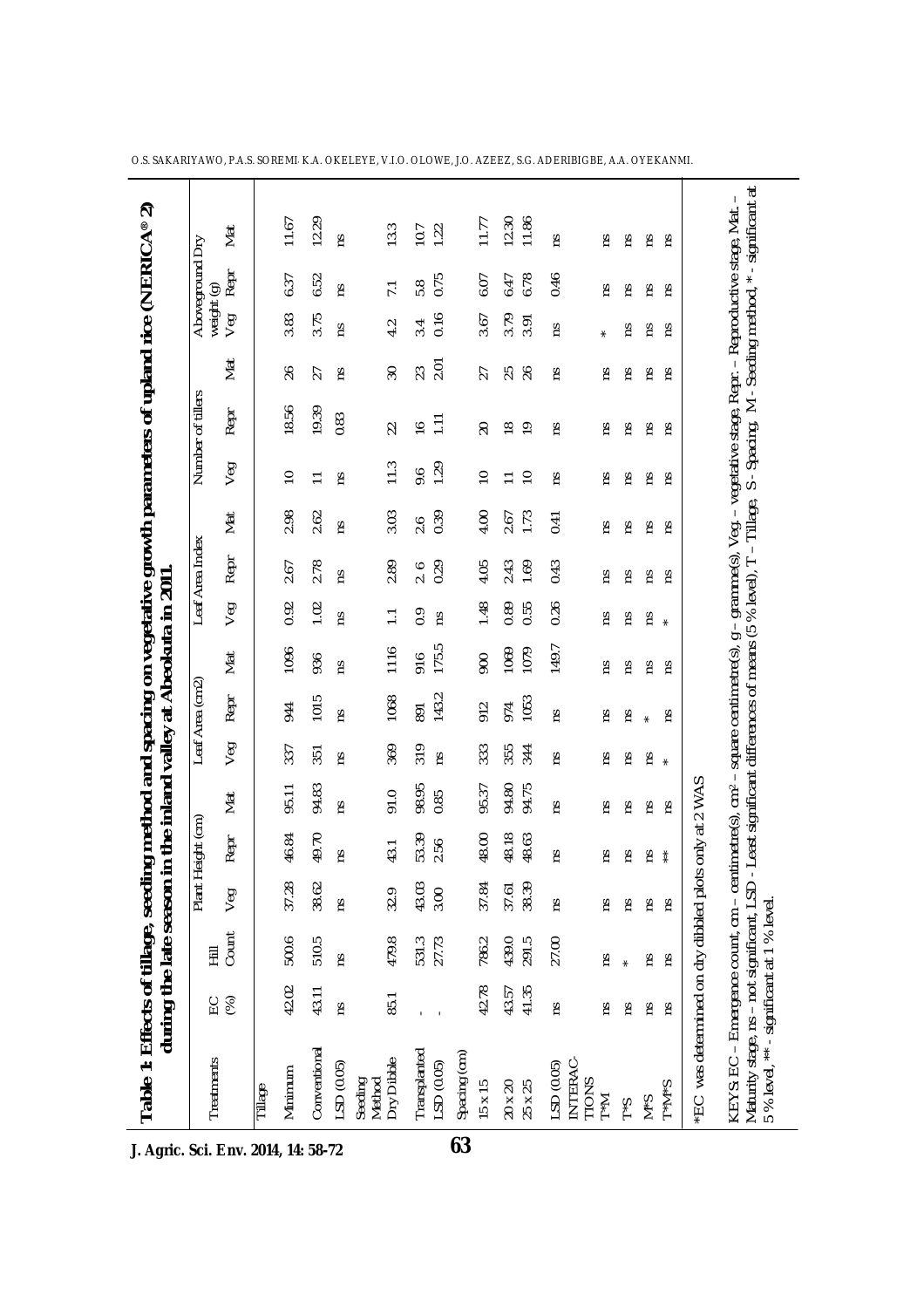As observed in Abeokuta, at Ibadan there was no significant (*P* > 0.05) effect of tillage practises on vegetative growth parameters examined, except on the numbers of tillers at vegetative stage of development (Table 2). Conventional tillage had significantly higher number of tillers (14) compared to minimum tillage (13). It was observed that dry dibble method had significantly higher effect on the percentage of seedling emergence, leaf area at reproductive stage, number of tillers and dry matter accumulation of shoot at all stages of investigation compared to transplanting method. Significant increase in hill count and leaf area index at all stages was observed with increasing plant population density. Conversely, a significant depression in leaf area at maturity, shoot dry mass at vegetative and maturity stage was observed with increasing plant population density. Significant interaction of tillage  $\times$  seeding method  $\times$  spacing was observed on percentage emergence count, plant height at all stages except at maturity and leaf area and leaf area index at vegetative stages. Significant tillage  $\times$  seeding method and tillage  $\times$  spacing was observed on shoot dry matter accumulation at vegetative stage.

#### *Effect of tillage, seeding method and spacing on development parameters of upland rice at both locations*

Tillage and spacing had no significant (*P* > 0.05) effect on development parameters at both locations (Table 3). Transplanted rice plants had significantly longer duration to attain 50% flowering (76 days), matured

longer (101 days) in Abeokuta. Similar pattern was observed in Ibadan. No significant interaction (*P* > 0.05) was observed on all the development parameters examined.

### *Effect of tillage, seeding method and spacing on yield and yield components of upland rice at both locations*

There was no significant effect (*P* > 0.05) of tillage practises on the yield and yield components of upland rice in Abeokuta, except panicle length (Table 4). Conventional tillage had significantly longer panicle length (22.36 cm) compared to minimum tillage (21.60 cm). Number of panicle/ m<sup>2</sup> was significantly higher in dry dibble method (90) compared to transplanting (86). Spacing had no significant effect  $(P > 0.05)$  on all the yield components and yield. Significant interaction (*P* < 0.05) of tillage x spacing was observed on panicle length and number of panicle/m2.

At Ibadan, tillage practice had no significant effect  $(P > 0.05)$  on the yield and yield components examined (Table 5). Number of grains/ panicle was observed to be significantly higher in dry dibble (100.7) method compared to transplanting (95.3). There was a significant depression in panicle weight, number of grains/panicle and grain yield with increasing plant population density. Significant interaction ( $P < 0.05$ ) of tillage  $\times$ spacing was observed on number of panicles/m2, while significant interaction (*P* < 0.05) tillage  $\times$  seeding method was observed on grain yield/hectare.

**J. Agric. Sci. Env. 2014, 14: 58-72 64**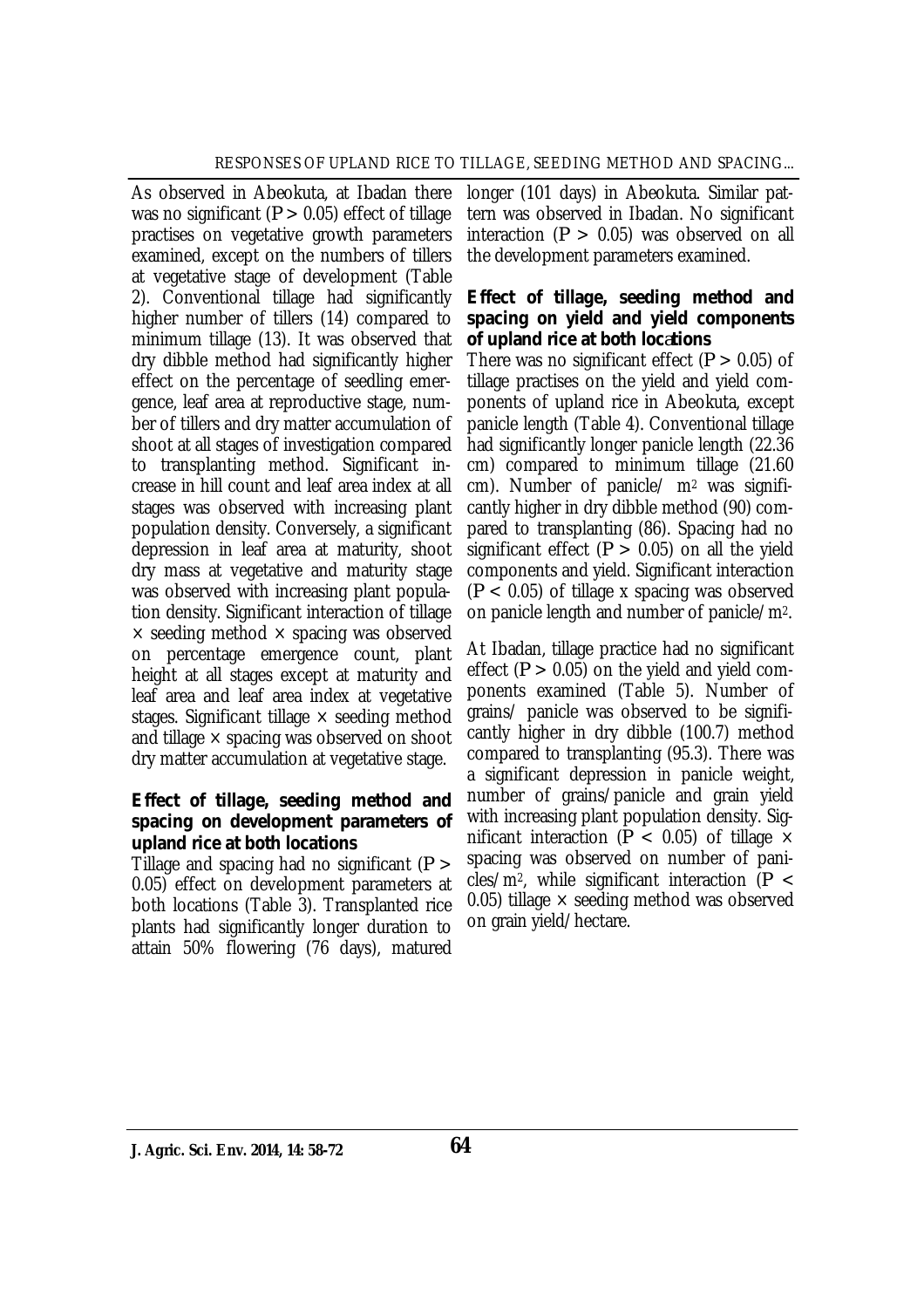|                     | Abeokuta     |              | <b>Ibadan</b> |            |
|---------------------|--------------|--------------|---------------|------------|
| <b>Treatments</b>   |              |              |               |            |
|                     | Days to 50 % | Days to 95 % | Days to 50 %  | Days to 95 |
|                     | Flowering    | Maturity     | Flowering     | % Maturity |
| Tillage             |              |              |               |            |
| Minimum             | 71           | 96           | 71            | 95         |
| Conventional        | 71           | 96           | 72            | 95         |
| LSD (0.05)          | ns           | ns           | ns            | ns         |
| Seeding Method      |              |              |               |            |
| Dry Dibble          | 66           | 92           | 66            | 90         |
| Transplanted        | 76           | 101          | 77            | 100        |
| LSD(0.05)           | 1.70         | 1.96         | 1.19          | 2.18       |
| Spacing (cm)        |              |              |               |            |
| 15 x 15             | 71           | 97           | 72            | 96         |
| 20 x 20             | 70           | 95           | 71            | 95         |
| 25 x 25             | 72           | 97           | 72            | 96         |
| LSD (0.05)          | ns           | ns           | ns            | ns         |
| <b>INTERACTIONS</b> |              |              |               |            |
| T*M                 | ns           | ns           | ns            | ns         |
| $T^*S$              | ns           | ns           | ns            | ns         |
| $M^*S$              | ns           | ns           | ns            | ns         |
| T*M*S               | ns           | ns           | ns            | ns         |

### **Table 3: Effects of tillage, seeding method and spacing on reproductive developmental parameters of upland rice (NERICA® 2) grown during the late season in the inland valley at both locations in 2011.**

RESPONSES OF UPLAND RICE TO TILLAGE, SEEDING METHOD AND SPACING...

KEY: ns – not significant, LSD - Least significant differences of means (5 % level), cm – centimetre(s), T – Tillage, S - Spacing, M - Seeding method.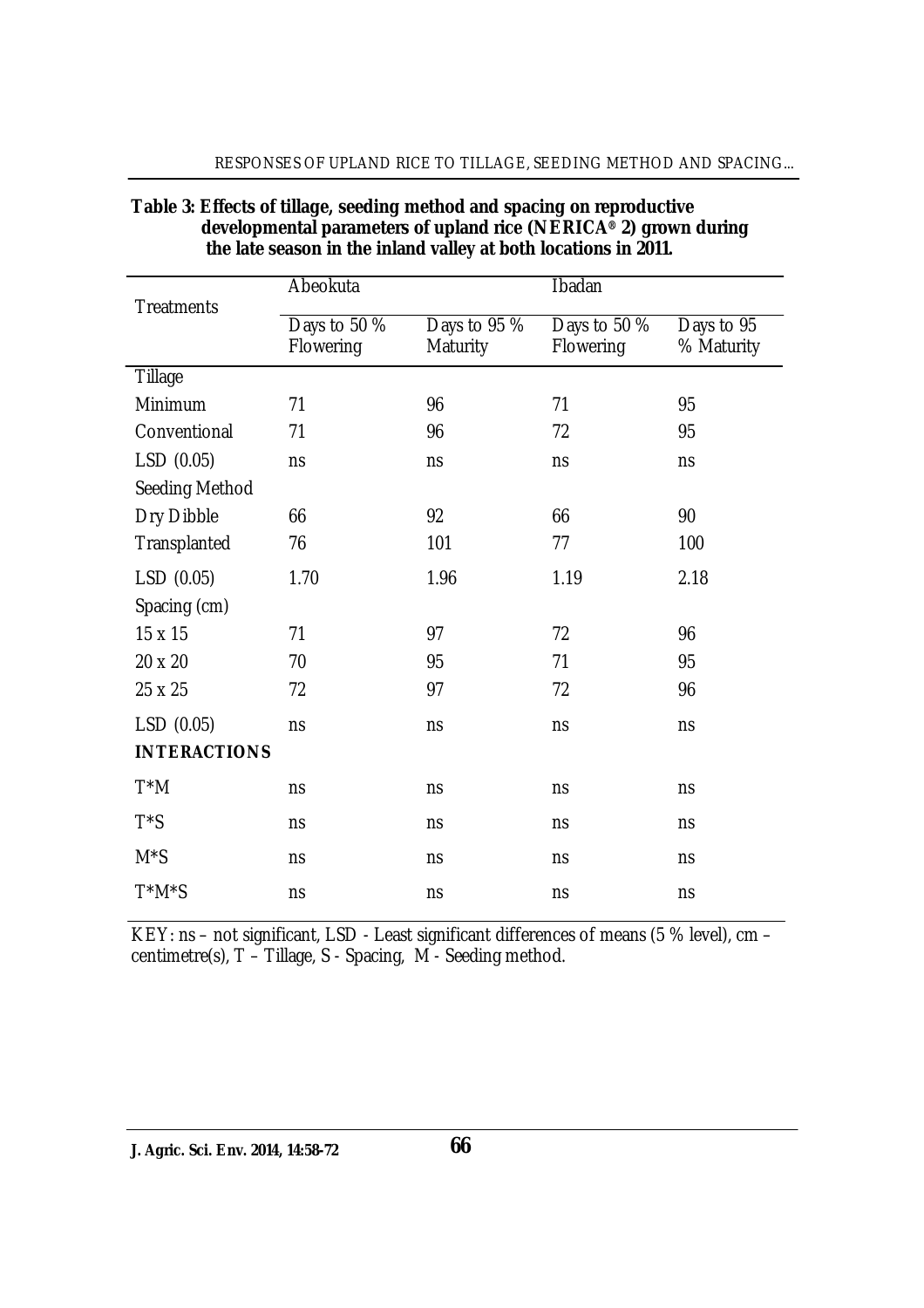| Table 2: Effects of tillage, seed                                                                                                                                                                                                                                                                                |       | grown during the late |       |              | ing method and spacing on vegetative growth parameters of upland rice (NERICA®<br>season in the inland valley at Ibadan in 2011 |              |                 |       |         |                 |      |                |                   |                |                                  |             | ล<br>                                                           |
|------------------------------------------------------------------------------------------------------------------------------------------------------------------------------------------------------------------------------------------------------------------------------------------------------------------|-------|-----------------------|-------|--------------|---------------------------------------------------------------------------------------------------------------------------------|--------------|-----------------|-------|---------|-----------------|------|----------------|-------------------|----------------|----------------------------------|-------------|-----------------------------------------------------------------|
|                                                                                                                                                                                                                                                                                                                  |       |                       | Plant | Height (cm   |                                                                                                                                 |              | Leaf Area (cm2) |       |         | Leaf Area Index |      |                | Number of tillers |                |                                  | Aboveground | δ                                                               |
| Treatments                                                                                                                                                                                                                                                                                                       | E 8   | Count<br>亖            | Veg.  | Repr.        | Mat.                                                                                                                            | Veg.         | Repr.           | Mat.  | Veg.    | Repr.           | Mat. | Veg.           | Repr.             | Mat.           | weight (g)<br>Vea. Repr.<br>Veg. |             | Mat                                                             |
| Tillage                                                                                                                                                                                                                                                                                                          |       |                       |       |              |                                                                                                                                 |              |                 |       |         |                 |      |                |                   |                |                                  |             |                                                                 |
| Minimum                                                                                                                                                                                                                                                                                                          | 40.12 | 481.7                 | 38.13 | 47.71        | 95.21                                                                                                                           | 340          | 918             | 1077  | 0.93    | 2.60            | 2.92 | $\tilde{1}$    | 22                | 28             | 3.71                             | 6.44        | 10.75                                                           |
| Conventional                                                                                                                                                                                                                                                                                                     | 39.62 | 481.1                 | 39.52 | 49.69        | 95.15                                                                                                                           | 345          | 980             | 928   | 1.00    | 2.72            | 2.60 | $\overline{1}$ | $\overline{21}$   | 25             | 3.48                             | 6.42        | 10.91                                                           |
| LSD (0.05)                                                                                                                                                                                                                                                                                                       | ΓS    | rs                    | ΓS    | ξ            | rs                                                                                                                              | ΓS           | ΓS              | rs    | 0.07    | rs              | ΓS   |                | rs                | rs             | Σů                               | rs          | rs                                                              |
| Dry Dibble<br>Seeding<br>Method                                                                                                                                                                                                                                                                                  | 79.74 | 449.5                 | 32.58 | 42.60        | 90.89                                                                                                                           | 360          | 1026            | 1095  | 1.02    | 2.81            | 2.97 | S              | 24                | $30\,$         | 3.83                             | 6.71        | 11.36                                                           |
| Transplanted                                                                                                                                                                                                                                                                                                     |       | 513.3                 | 45.07 | 54.79        | 99.46                                                                                                                           | 325          | 873             | 910   | 0.91    | 2.51            | 2.55 | $\overline{1}$ | $\overline{0}$    | 23             | 3.37                             | 6.14        | 10.30                                                           |
| Spacing (cm)<br>LSD (0.05)                                                                                                                                                                                                                                                                                       |       | 27.11                 | 3.89  | 6.57         | 1.98                                                                                                                            | Σ            | 149.6           | SJ    | Σ       | 51              | m    | 2.42           | 2.80              | 5.76           | 0.33                             | 0.37        | 0.70                                                            |
| 15 x 15                                                                                                                                                                                                                                                                                                          | 40.27 | 752.5                 | 38.63 | 49.67        | 94.76                                                                                                                           | 335          | 898             | 875   | 1.49    | 3.99            | 3.89 | က              | 20                | $\delta$       | 3.43                             | 5.79        | 9.76                                                            |
| $20\times20$                                                                                                                                                                                                                                                                                                     | 39.14 | 414.7                 | 38.23 | 47.36        | 95.69                                                                                                                           | 335          | 970             | 1078  | 0.84    | 2.43            | 2.70 | ᅼ              | 22                | 27             | 3.58                             | 6.43        | 10.80                                                           |
| 25 x 25                                                                                                                                                                                                                                                                                                          | 40.20 | 277.0                 | 39.62 | 49.07        | 95.08                                                                                                                           | 357          | 980             | 1054  | 0.57    | 1.57            | 1.69 | ≌              |                   | $\frac{26}{5}$ | 3.78                             | 7.07        | 11.93                                                           |
| LSD (0.05)                                                                                                                                                                                                                                                                                                       | ΓŚ    | 28.12                 | ξ     | ξ            | ξ                                                                                                                               | ξ            | ξ               | 159.5 | 0.23    | 0.40            | 0.38 | Έ              | ΓS                | Έ              | 0.25                             | ξ           | 0.84                                                            |
| INTERAC-<br>TIONS<br>T*M                                                                                                                                                                                                                                                                                         | S     | ξ                     | ξ     | r            | S                                                                                                                               | S,           | č               | č     | S,      | č               | Σ    | č              | Σ                 | Σq             | S                                | č           | S,                                                              |
| $S^*$                                                                                                                                                                                                                                                                                                            |       | $\star$               |       | m            | Σ                                                                                                                               | Σ            | S               | Σ     | Σ       | m               | Σ    | Σq             | m                 | Su             | $\star$                          | Σ           | Σ                                                               |
| $S^*M$                                                                                                                                                                                                                                                                                                           | ۲Ś    | Σq                    | Σq    | ΓS           | ξ                                                                                                                               | ξ            | m               | rε    | rε      | Έ               | m    | ξ              | Έ                 | ξ              |                                  | ξ           | ηs                                                              |
| $S^*M^*I$                                                                                                                                                                                                                                                                                                        |       | ΓS                    |       | $\pmb{\ast}$ | ΓS                                                                                                                              | $\pmb{\ast}$ | ξ               | ΓS    | $\star$ | Έ               | ΓS   | ΓS             | č                 | Έ              | Σq                               | č           | ΓS                                                              |
| *EC was determined on dry dibbled plots only at 2 WAS                                                                                                                                                                                                                                                            |       |                       |       |              |                                                                                                                                 |              |                 |       |         |                 |      |                |                   |                |                                  |             |                                                                 |
| KEY: EC - Emergence count, cm - centimetre(s), cm <sup>2</sup> - square centimetre(s), g - gramme(s), Veg. - vegetative stage, Repr. - Reproductive stage, Mat. - Maturity stage, ns<br>not significant, LSD - Least significant differences of means (5 % level), T - Tillage, S - Spacing, M - Seeding method, |       |                       |       |              |                                                                                                                                 |              |                 |       |         |                 |      |                |                   |                |                                  |             | -1<br>*-significant at 5 % level, ** - significant at 1 % level |
|                                                                                                                                                                                                                                                                                                                  |       |                       |       |              |                                                                                                                                 |              |                 |       |         |                 |      |                |                   |                |                                  |             |                                                                 |

O.S. SAKARIYAWO, P.A.S. SOREMI, K.A. OKELEYE, V.I.O. OLOWE, J.O. AZEEZ, S.G. ADERIBIGBE, A.A. OYEKANMI.

**J. Agric. Sci. Env. 2014, 14: 58-72**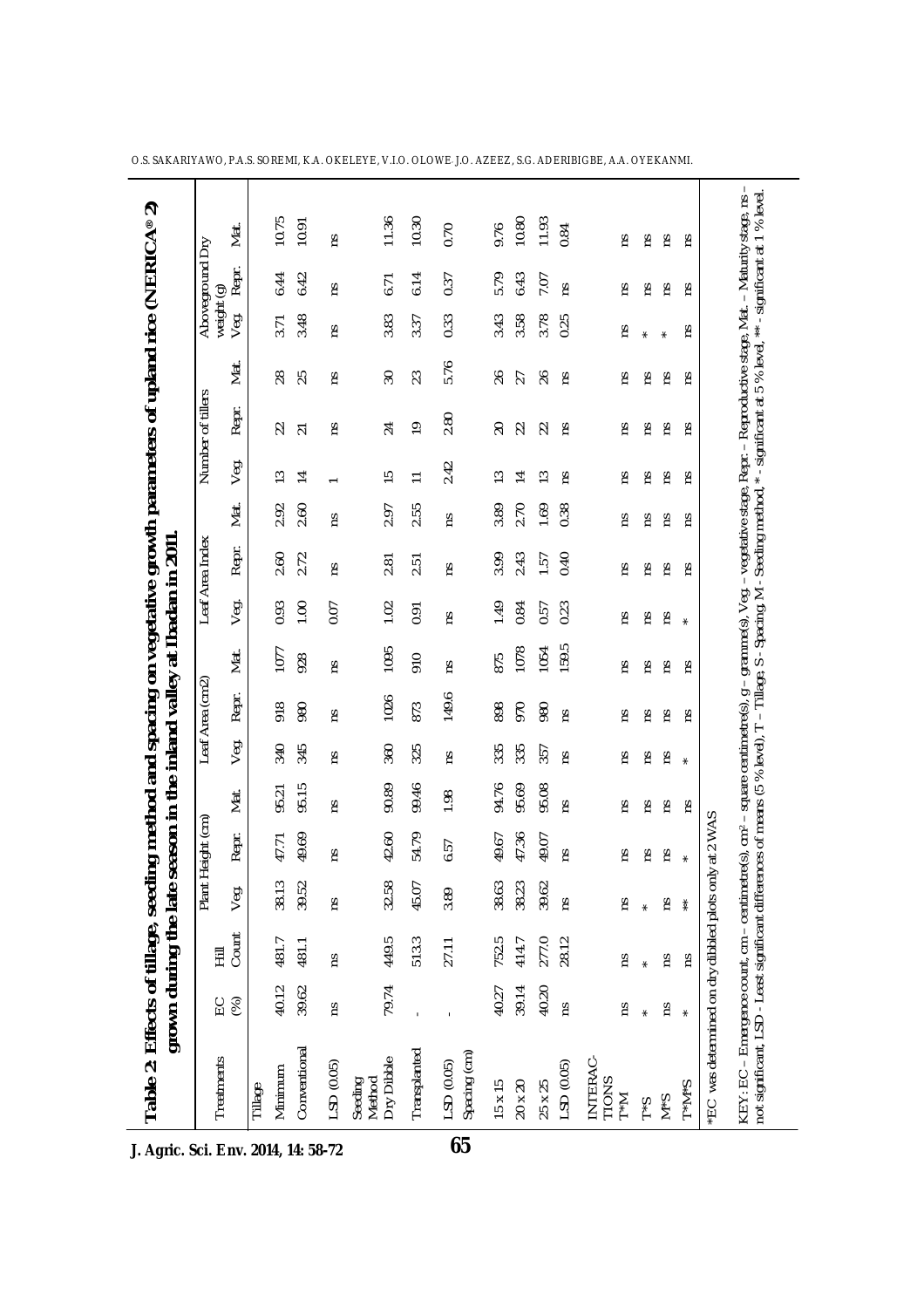| Treatments                 | weight (g)<br>Panicle | length (cm)<br>Panicle | Number of<br>Panicles.<br>$\approx$ | Number of<br>panicle<br>grains/ | 1000 grain<br>weight (g) | Harvest Index<br>$\mathcal{\mathcal{\mathcal{E}}}$ | Grain Yield<br>(t/ha) |
|----------------------------|-----------------------|------------------------|-------------------------------------|---------------------------------|--------------------------|----------------------------------------------------|-----------------------|
| Tillage                    |                       |                        |                                     |                                 |                          |                                                    |                       |
| Minimum                    |                       | 21.60                  | 67                                  |                                 | 23.80                    | 59.4                                               |                       |
| Conventional               | 14.84<br>14.59        | 22.36                  | 89                                  | 82                              | 23.61                    | 60.2                                               | $1.62$<br>1.76        |
| $-SD(0.05)$                | č                     | 0.67                   | č                                   | č                               | č                        | Σq                                                 | ξ                     |
| Seeding Method             |                       |                        |                                     |                                 |                          |                                                    |                       |
| Dry Dibble                 | 14.85                 | 21.96                  | 90                                  | 93                              | 24.24                    | 59.9                                               | 1.75                  |
|                            | 14.58                 | 22.01                  | 86                                  | $\overline{5}$                  | 23.17                    | 59.7                                               | 1.64                  |
| Transplanted<br>LSD (0.05) | Ω                     | Σũ                     | 4.00                                | č                               | Σù                       | Ωù                                                 | m                     |
| Spacing (cm)               |                       |                        |                                     |                                 |                          |                                                    |                       |
| $15 \times 15$             | 14.56                 | 22.01                  | 62                                  | 63                              | 23.57                    | 60.5                                               | 1.68                  |
|                            | 14.32                 | 21.80                  | 50                                  | <b>S</b> 23                     | 24.54                    | 59.5                                               | 1.66                  |
| 20 x 20<br>25 x 25         | 15.28                 | 22.13                  | $\infty$                            |                                 | 23.01                    | 59.5                                               | 1.75                  |
| $-SD(0.05)$                | Σù                    | Σù                     | Σů                                  | nς                              | č                        | <b>SU</b>                                          | č                     |
| INTERACTIONS               |                       |                        |                                     |                                 |                          |                                                    |                       |
| $T^*M$                     | Σů                    | Σq                     | Σq                                  | Σq                              | Su                       | č                                                  | $\star$               |
| $S^*$                      | SU                    | $\star$                | $\star$                             | Σq                              | ςu                       | ςu                                                 | SU                    |
| $S \star N$                | m                     | č                      | č                                   | Su                              | SU                       | Su                                                 | SU                    |
| $S^*M^*I$                  | Σů                    | Σũ                     | SJ                                  | SU                              | Σù                       | č                                                  | SJ                    |

O.S. SAKARIYAWO, P.A.S. SOREMI, K.A. OKELEYE, V.I.O. OLOWE, J.O. AZEEZ, S.G. ADERIBIGBE, A.A. OYEKANMI.

 $\overline{\phantom{a}}$ 

**J. Agric. Sci. & Env. 2014, 14: 58-72**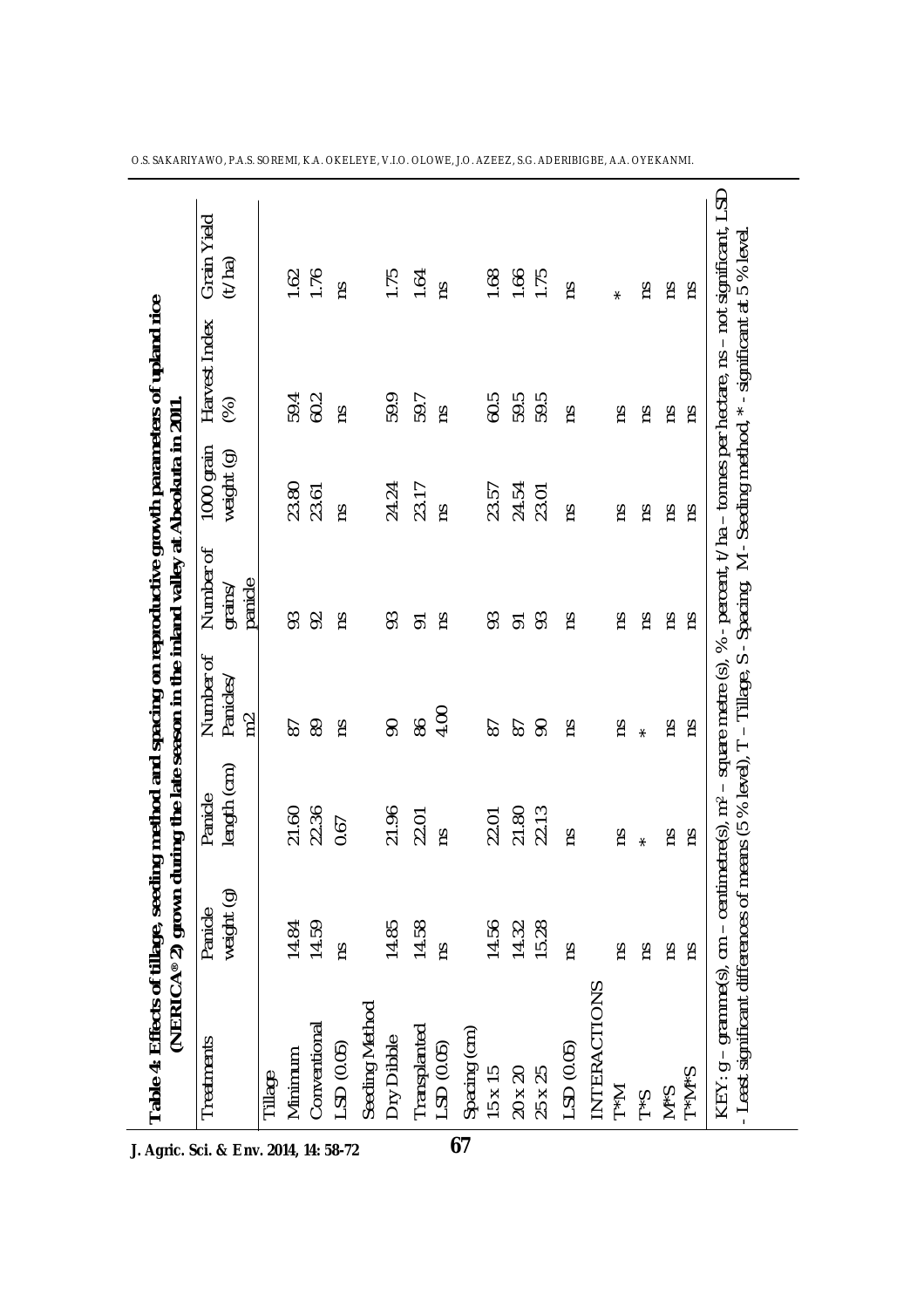| Table 5: Effect of tillage, seeding method and spacing on reproductive growth parameters of upland rice (NERICA® 2) |                       |                             | grown during the late season in the inland valley at Ibadan in 2011 |                                                                                                                                                          |                          |                     |                       |
|---------------------------------------------------------------------------------------------------------------------|-----------------------|-----------------------------|---------------------------------------------------------------------|----------------------------------------------------------------------------------------------------------------------------------------------------------|--------------------------|---------------------|-----------------------|
| Treatments                                                                                                          | weight (g)<br>Panicle | length (cm)<br>Panicle      | Panicles/m2<br>Number of                                            | grains/panicle<br>Number of                                                                                                                              | 1000 grain<br>weight (g) | ndex (%)<br>Harvest | Grain Yield<br>(1/ha) |
| Tillage                                                                                                             |                       |                             |                                                                     |                                                                                                                                                          |                          |                     |                       |
| Minimum                                                                                                             | 12.68                 | 21.65                       | $\mathcal{S}$                                                       | 8                                                                                                                                                        | 23.19                    | 62.0                | 1.73                  |
| Conventional                                                                                                        | 12.25                 | 21.79                       | 5                                                                   | 90                                                                                                                                                       | 23.75                    | 61.8                | 1.67                  |
| LSD (0.05)                                                                                                          | č                     | Ωù                          | Σ                                                                   | Σ                                                                                                                                                        | č                        | <b>SU</b>           | č                     |
| Seeding Method                                                                                                      |                       |                             |                                                                     |                                                                                                                                                          |                          |                     |                       |
| Dry Dibble                                                                                                          | 12.54                 | 21.81                       | 96                                                                  | 100.7                                                                                                                                                    | 23.70                    | 61.8                | 1.70                  |
| Transplanted                                                                                                        | 12.39                 | 21.63                       | 67                                                                  | 95.3                                                                                                                                                     | 23.24                    | 62.0                | 1.70                  |
| LSD (0.05)<br>Spacing (cm)                                                                                          | Σũ                    | Ωů                          | č                                                                   | 5.34                                                                                                                                                     | Ωů                       | ΩŚ                  | č                     |
|                                                                                                                     | 11.58                 |                             | 8                                                                   | 89                                                                                                                                                       | 22.95                    | 62.9                | 1.50                  |
| $\begin{array}{c} 15 \times 15 \\ 20 \times 20 \end{array}$                                                         | 12.26                 | 21.24<br>22.05              | 89                                                                  | 57                                                                                                                                                       | 23.86                    | 60.9                | 1.77                  |
| $25 \times 25$<br>LSD (0.05)                                                                                        | 13.56                 | 21.88                       | 96                                                                  | 108                                                                                                                                                      | 23.61                    | 61.9                | 1.84                  |
|                                                                                                                     | 104                   | č                           | Σ                                                                   | 5.60                                                                                                                                                     | Σù                       | ns                  | 0.26                  |
| NTERACTIONS                                                                                                         |                       |                             |                                                                     |                                                                                                                                                          |                          |                     |                       |
| $\sum_{\star}$                                                                                                      | ξŚ                    | Σũ                          | m                                                                   | č                                                                                                                                                        | Σů                       | Σů                  | $\star$               |
| $S^*$                                                                                                               | SU                    | Su                          | $\star$                                                             | SU                                                                                                                                                       | Su                       | SU                  | Su                    |
| $S^*M$                                                                                                              | m                     | ĩΩ                          | m                                                                   | Σq                                                                                                                                                       | Σq                       | Σq                  | SU                    |
| $S^*M^*I$                                                                                                           | č                     | Σũ                          | Σů                                                                  | č                                                                                                                                                        | Σũ                       | Σù                  | č                     |
| KEY: g – gramme(s), cm – centimetre(s), m <sup>2</sup> –<br>LSD - Least significant differences of means (5         |                       | of means (5 % level), $T -$ |                                                                     | Tillage, S - Spacing, M - Seeding method, * - significant at 5 % level<br>square metre (s), % - percent, t/ha – tonnes per hectare, ns – not significant |                          |                     |                       |

RESPONSES OF UPLAND RICE TO TILLAGE, SEEDING METHOD AND SPACING...

**J. Agric. Sci. Env. 2014, 14:58-72**

J.

**68**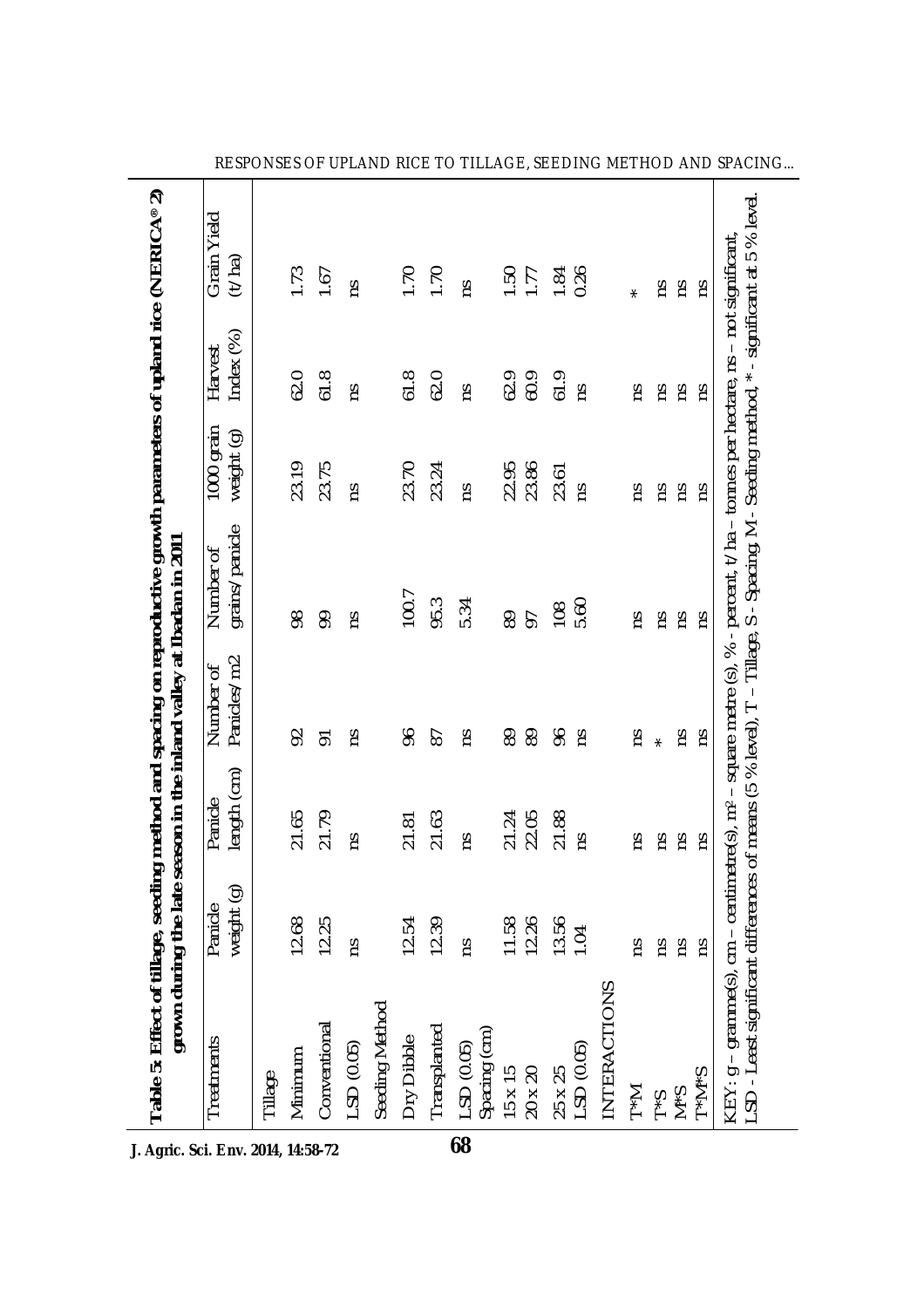#### **DISCUSSION**

Intensification of upland rice production practise among resource poor farmers could be ensured through management practise among other factors. Environmental factor; water predominantly had remained a major production constraint in upland rice ecologies, especially those supported by erratic rainfall distribution in the Rainforest/ Savanna transitory zone of Nigeria. Exploration of inland valley, where residual moisture could be used to sustain upland rice growth and development, with right management practice remains a veritable strategy. Most growth parameters investigated did not significantly respond to tillage practises, except number of tillers in both locations, while in Ibadan at vegetative stage of growth leaf area index responded positively to conventional tillage compared to minimum tillage. Mechanical displacement of the soil in inland valley had been reported to alter physico-chemical properties of the soil (soil strength, bulk density and fractional distribution of the soil particles (Sharma and De Datta, 1986). This result was also observed in this trial, where prior to the cultivation of upland rice in the sequence, it was observed that comparatively Ibadan had higher organic matter and carbon and other investigated macronutrients, though with similar textural class. The availability of these macronutrients could have affected the growth of upland rice under conventional tillage at Ibadan compared to Abeokuta. Increased tiller number in cereals could increase the assimilatory surface for the interception of radiant energy for photosynthesis. One would have expected that a significantly higher leaf area index observed at Ibadan would have resulted in more accumulation of dry matter at Ibadan. However, this was not observed in this study. Other factors could have been limit-

ing which could not be established. Such was also observed in Abeokuta, where conventional tillage had resulted in longer panicle, which could not translate into higher sink strength and grain yield. It had been reported that number of fertile spikelet per panicle plays a significant role in sink size, which is affected by soil nutritional status and rooting condition (Min *et al*., 2011).

Higher accumulation of dry matter in dry dibble seeding method compared to transplanting could be premised on the number of tillers, higher leaf area index and leaf area observed in both locations. A higher assimilatory surface could indicate interception of more radiant energy, provided the canopy architecture does not predispose it to mutual shading. Direct seeding had been reported to ensure conservation of water, with efficient usage of it (Patnak *et al*., 2011). In the absence of weed interference in both locations through the usage of herbicide, that could be a major advantage. The higher hill count observed in transplanted upland rice did not translate to higher number of tillers that could have resulted from transplant shock. Taller plant height observed in both locations for transplanted upland rice compared to direct seeded could be deduced for the longer phenological phase experienced by transplanted rice. With longer phenological phase, rice is most likely to partition more of assimilates into vegetative growth at the expense of reproductive. Similar result had been reported by Dingkuhn *et al*. (1991). Number of panicle per meter square forms an important determinant of sink strength of rice (Gravois and Helms, 1992). Direct seeding had higher number of panicle/m<sup>2</sup> in Abeokuta only. Similar result had been reported by Min *et al*. (2011). Number of panicle/m<sup>2</sup> had been observed to be linked to number of tiller (Moldenhauer and Gibbons,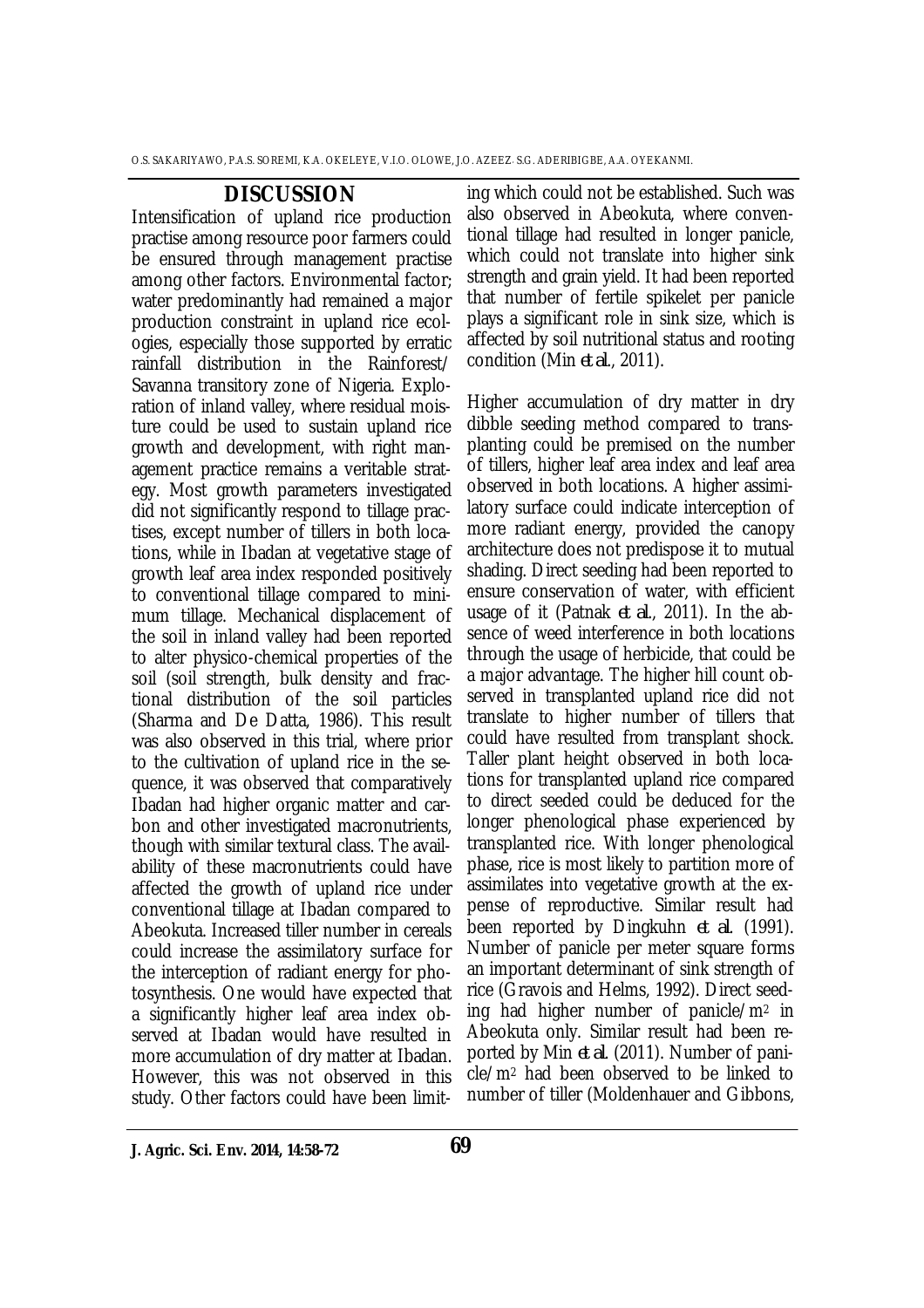2003). In this trial direct seeding had higher number of tillers compared to transplanted upland rice. Number of tiller/m2 is dependent on temperature, light intensity, carbohydrate metabolism, hills/m2, tillering rate and duration (Yoshida, 1973; Zhong *et al.*, 2003; Min *et al*., 2011). Higher number of grains/ panicle at Ibadan when upland land rice was directly seeded contradicted most of the available reports that reported comparatively lower yield because of its higher panicle sterility (Farooq *et al*., 2009). Spikelet/ panicle had been linked to the nutritional profile of the growing condition. At Ibadan, a better fertility profile of the soil prior to the cultivation of upland rice could have suggested availability of macronutrients and reduced panicle sterility.

Increasing growth response to increasing plant population density in upland rice resulted in a depressed accumulation of dry matter at both locations. This could have implied that mutual shading could have compromised photosynthetic efficiency of the crop as reflected in reduced leaf area in both locations at increasing plant population density. A reduced photosynthetic efficiency could have compromised assimilate partitioning to the sink, as indicated in reduced panicle weight and number of grains/ panicle at Ibadan, resulting in reduced grain yield/hectare with increasing population density. The pattern observed on dry matter accumulation could also be attributed to competition for other resources (water and mineral nutrients), since these factors are directly linked to growth (cellular elongation and osmotic adjustment).

## **CONCLUSION**

Tillage practices did not differ significantly in their effect on the growth, development and grain yield of upland rice cultivated in the inland valley of the Rainforest/Savannah transitory zone of Nigeria. Foliar characters of upland rice was significantly higher in dry dibble than transplanted upland rice, conversely plant height was more in transplanted than dry dibble, with longer cropping duration. Increasing plant population density increased leaf area with a depression in yield components and yield.

## **ACKNOWLEDGEMENTS**

The authors wish to acknowledge management and staff of AfricaRice, Ibadan station in the provision of planting materials and the siting of the field experiment in their location.

## **REFERENCES**

**Allison, L.E.** 1965. Organic carbon. In: Methods of soil analysis. Part 2. C.A. Black (ed.), American Society of Agronomy, Madison, pp. 1307-1378.

**Bouman, B.A.M., Tuong, T.P.** 2001. Field water management to save water and increase its productivity in irrigated lowland rice. *Agricultural Water Management* 49: 11-30.

**Bouyoucus, G.J.** 1962. Hydrometer method improved for making particle size analysis of soil. *Agronomy Journal* 54: 464-465.

**Dingkuhn, M., Scnier, H.F., De Datta, S.K., Dorffling, K., Javellana, C.** 1991. Relationships between ripening-phase productivity and crop duration, canopy photosynthesis and senescence in transplanted and direct-seeded lowland rice. *Field Crops Research* 26 (3): 327-345.

**Farooq, M., Basra, S.M.A., Ahmad, N., Murtaza, G.** 2009. Enhancing the performance of transplanted coarse rice by seed

**J. Agric. Sci. Env. 2014, 14:58-72 70**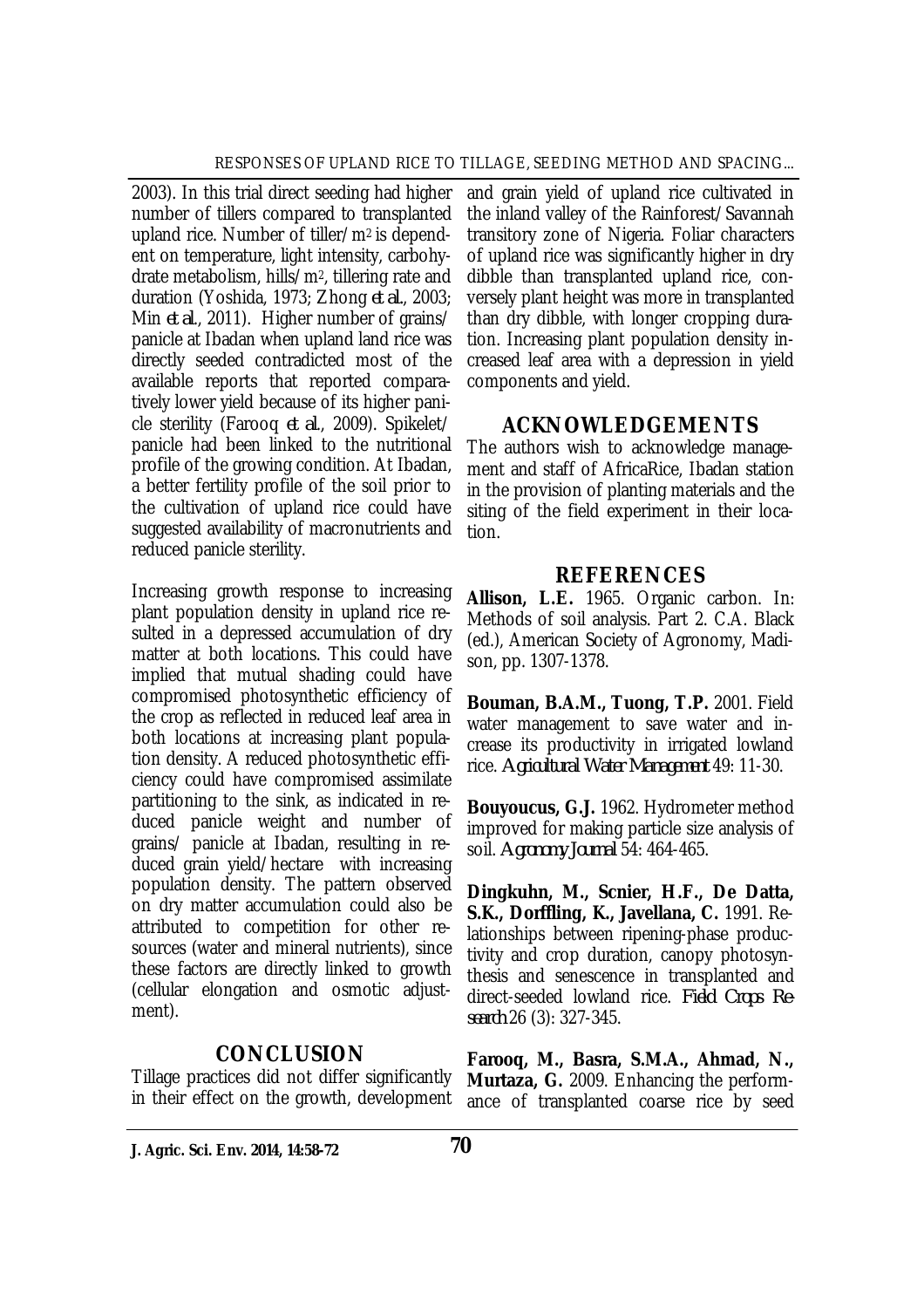priming. *Paddy Water Environment* 7: 55-63.

**Farooq, M., Basra, S.M.A., Wahid, A.** 2006. Priming of field-sown rice seed enhances germination, seedling establishment, allometry and yield. *Journal of Plant Growth Regulation* 49: 285-294.

**Gao, X.P., Zou, C.Q., Fan, X.Y., Zhang, F.S., Hoffland, E.** 2006. From flooded to aerobic condition in rice cultivation: consequences for Zink uptake. *Plant Soil* 280:41- 47.

**Giertz, S.** 2004. Analyse der hydrologischen Prozesse in den sub-humid tropen Westafricas unter beseonderer Berucksichtigang der Landnuttzung on Beispel des Aguima-Einzugsgebietes in Benin. Doctoral Thesis. Bonn. 137pp.

**Giertz, S., Hiepe, C., Hollermann, B., Diekkruger, B.** 2010. *Impact of global change on water resources and soil degradation in Benin*. In: Speth, P., Christoph, M., Diekkrugger, B. (eds), Impact of global change on hydrological cycle in West and Northwest Africa. Springer, Heidelberg, Germany. pp. 484- 511.

**Gomez, K.A.** 1972. *Techniques for field experiments with rice*. International Rice Research Institute, Los Banos, Philippines.pp.40.

**Gravois, K.A., Helms, R.S.** 1992. Path analysis of rice yield and yield components as affected by seeding rate. *Agronomy Journal* 84 (1): 1-4.

**Gupta, R.K., Lodha, J.K., Singh, S., Sing, R.J., Jat, M.L., Saharawat, Y., Singh, V.P., Singh, S.S., Sah, G., Gill, M.S., Alam, M., Migeeb, H., Singh, U.P., Mann, R., Pathak, H., Singh, B.S.,** 

**Bhattacharya, P., Malik, R.K.** 2006. Production Technology for direct seeded rice. In: *Rice wheat consortium Technical Bulletin* 8. New Delhi, India. p.16.

**Jackson, M.L.** 1962. *Soil chemical analysis*. New Delhi, Prentice Hall of India Pvt. Ltd, pp.498.

**Kirk, G.J.D., Solivas, J.L., Begg, C.B.M.** 1994. The rice root-soil interface. In: Kirk, G.J.D. (ed.), *Rice roots: Nutrient and water use*. International Rice Research Institute. Philippines, Los Banos. pp. 1-10.

**McLean, E.O.** 1982. Soil pH and lime requirements. In Page, A.L., R.H. Miller and R.R. Keeney (eds.). *Methods of soil analysis.*  Part 2- Chemical and microbiological properties. (2nd Edition). Agronomy 9: 199-223.

**Min, H., Yingbin, Z., Peng, J., Bing, X., Yuehua, F., Zhaowei, C., Yali. M.** 2011. Yield component differences between direct seeded and transplanted super hybrid rice. *Plant Production Science* 14 (4): 331- 338.

**Mitchell, J., Fukai, S., Basnayake, J.** 2004. Grain yield of direct seeded and transplanted rice in rainfed lowlands of South East Asia. In: T. Fischer, New Directions for a Diverse Planet: *Proceedings of the 4th International Crop Science Congress,* Brisbane, Convention Centre. 26: 1-6.

**Moldenhauser, K.A.K., Gibbons, J.H.** 2003. Rice morphology and Development. In: C.W. Smith and R.H. Dilday (eds.). *Rice: Origin, History, Technology and Production*. John Wiley and Sons, Inc. New Jersey.108-128.

**Murphy, J., Riley, J.P.** 1962. A modified single solution method for determination of phosphate in natural waters. *Analytical chemis-*

**J. Agric. Sci. Env. 2014, 14:58-72 71**